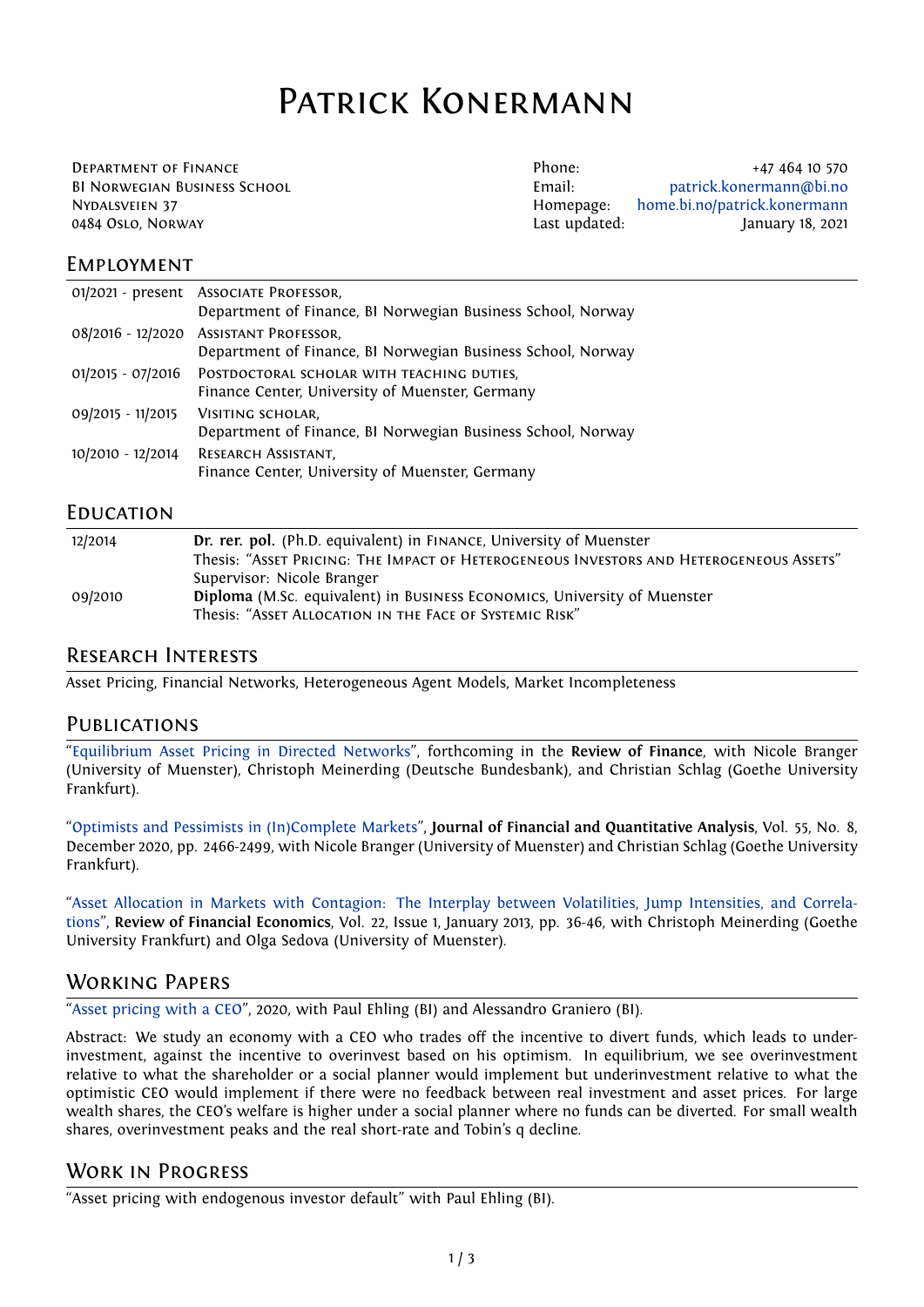### Research Grants

2014 Funding from the Center of Excellence SAFE, Goethe-University Frankfurt, for "Network Connectivity, Mutually Exciting Jumps, and Equilibrium Asset Prices"

## Conference, Workshop, and Seminar Presentations

| 2020 | BI-SHoF Conference on Asset Pricing and Financial Econometrics, Stockholm (presentation)                                               |
|------|----------------------------------------------------------------------------------------------------------------------------------------|
| 2019 | Bl Norwegian Business School, Oslo (presentation)<br>BI-SHoF Conference on Asset Pricing and Financial Econometrics, Oslo (discussion) |
| 2018 | SAFE Asset Pricing Workshop, Frankfurt (discussion)                                                                                    |
|      | Stanford Institute for Theoretical Economics, Stanford (presentation)                                                                  |
|      | University of Zurich, Zurich (presentation)                                                                                            |
|      | Workshop on Investment- and Production-Based Asset Pricing, Oslo (discussion)                                                          |
| 2017 | German Finance Association (DGF), Ulm (presentation by coauthor)                                                                       |
|      | European Finance Association (EFA), Mannheim (presentation)                                                                            |
|      | Western Finance Association (WFA), Whistler (presentation)                                                                             |
|      | SFS Cavalcade North America, Nashville (presentation by coauthor)                                                                      |
|      | BI Norwegian Business School, Oslo (presentation)                                                                                      |
|      | North American Winter Meeting of the Econometric Society, Chicago (presentation by coauthor)                                           |
| 2016 | Fourth Economic Networks and Finance Conference, London (presentation)                                                                 |
|      | Finance Down Under Conference, Melbourne (presentation)                                                                                |
|      | Conference on Financial Econometrics & Empirical Asset Pricing, Lancaster (poster presentation)                                        |
|      | German Academic Association for Business Research (VHB), Munich (presentation by coauthor and pre-                                     |
|      | sentation)                                                                                                                             |
|      | BI Norwegian Business School, Oslo (presentation)                                                                                      |
|      | Humboldt University, Berlin (presentation by coauthor)                                                                                 |
|      | University of Mannheim, Mannheim (presentation by coauthor)                                                                            |
|      | Kenan-Flagler Business School, UNC-Chapel Hill (presentation by coauthor)                                                              |
|      | Young Scholars Nordic Finance Workshop, Helsinki (presentation and discussion)                                                         |
| 2015 | German Economic Association (Verein für Socialpolitik), Muenster (presentation by coauthor)                                            |
|      | European Conference of the Financial Management Association (FMA) International, Venice (presentation<br>and discussion)               |
|      | Arne Ryde Workshop in Financial Economics, Lund (presentation)                                                                         |
|      | Swiss Society for Financial Market Research (SGF), Zurich (presentation and discussion)                                                |
|      | BI Norwegian Business School, Oslo (presentation)                                                                                      |
| 2014 | Colloquium on Financial Markets, Cologne (poster presentation)                                                                         |
|      | Swiss Society for Financial Market Research (SGF), Zurich (presentation and discussion)                                                |
|      | Arne Ryde Workshop in Financial Economics, Lund (presentation)                                                                         |
|      | Goethe-University, Frankfurt (presentation)                                                                                            |
|      | Manchester Business School, Manchester (presentation by coauthor)                                                                      |
| 2013 | Campus for Finance Research Conference, Vallendar (presentation and discussion)                                                        |
|      | Colloquium on Financial Markets, Cologne (poster presentation by coauthor)                                                             |
|      | Arne Ryde Workshop in Financial Economics, Lund (presentation)                                                                         |
|      | Goethe-University, Frankfurt (presentation)                                                                                            |
| 2012 | Campus for Finance Research Conference, Vallendar (presentation by coauthor)                                                           |
| 2010 | Swiss Society for Financial Market Research (SGF), Zurich (presentation by coauthor)                                                   |

## Teaching Experience

( *<sup>∗</sup>* denotes courses taught in German)

FIN3618 Financial Econometrics, B.Sc., Lecturer, BI Norwegian Business School (2016 - present)

GRA6547 Research Methodology in Finance, M.Sc., Lecturer, BI Norwegian Business School (2017 - present)

Seminar: Carry Trades, M.Sc., Supervisor, University of Muenster (2016)

Derivatives II: Interest Rate Derivatives, M.Sc., Lecturer, University of Muenster (2015, 2016)

Derivatives I: Equity Derivatives, M.Sc., Lecturer, University of Muenster (2015)

Seminar: MATLAB for Finance, M.Sc., Supervisor, University of Muenster (2014, 2016)*<sup>∗</sup>*

Derivatives II: Interest Rate Derivatives, M.Sc., TA and Tutor, University of Muenster (2011, 2013, 2014)*<sup>∗</sup>*